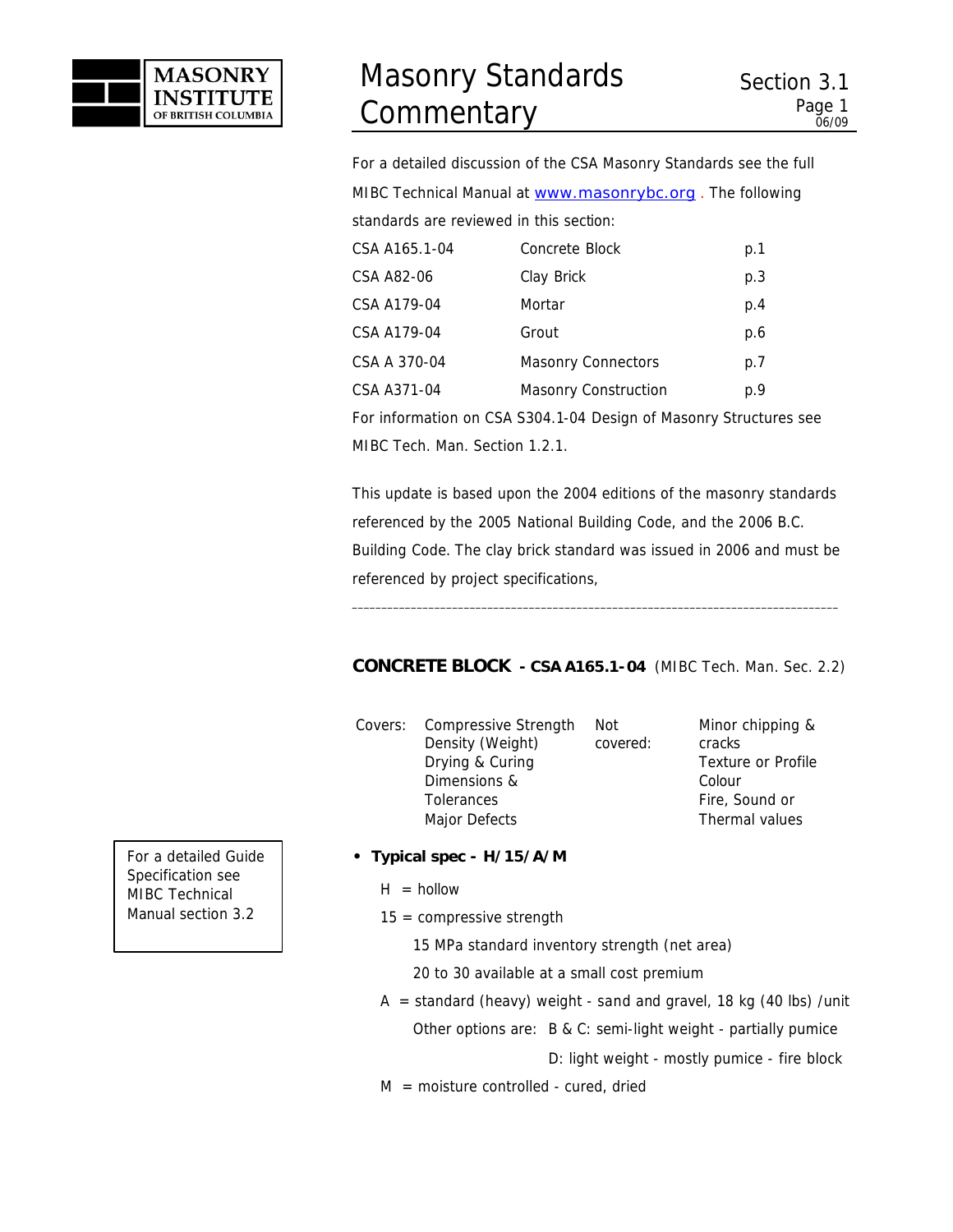# Masonry Standards **Commentary**

**Sample Spec:** Concrete masonry units to CSA A165.1-04 requirements Classification H/15/A/M

# **• Quality control**

Test data or Letter of Assurance from supplier if deemed necessary. Job site tests only if specified for critical high strength applications.

**• Fire ratings** (See Section 2.6.1 in MIBC Tech. Manual)

Two Methods:

- 1. Building Code
- applies to block from any supplier
- based on equivalent thickness and aggregate type from Table D-

2.1.1

- in B.C. Building Code
- typical 20 cm block **1** ½ hrs.
- can be increased by filling cores with grout or adding drywall etc.

# 2. U.L.C.

- available from certified suppliers based on tests and plant checks
- higher values for same thickness
- typical 20 cm ULC block **2** hrs.; 20 cm pumice 4 hrs.
- small cost premium to cover ULC charge to manufacturer
- **Sound Ratings (STC)** (See Section 2.6.2 in MIBC Tech.

# Manual)

- based on wall weight check with suppliers or MIBC
- **Thermal values** (See Section 2.6.3 in MIBC Tech. Manual)
	- based on R value for block weights, and core fill or external insulation
	- heavy mass moderates temperature swings to provide superior performance for a given R value compared to lightweight systems.
	- Check with supplier or MIBC for values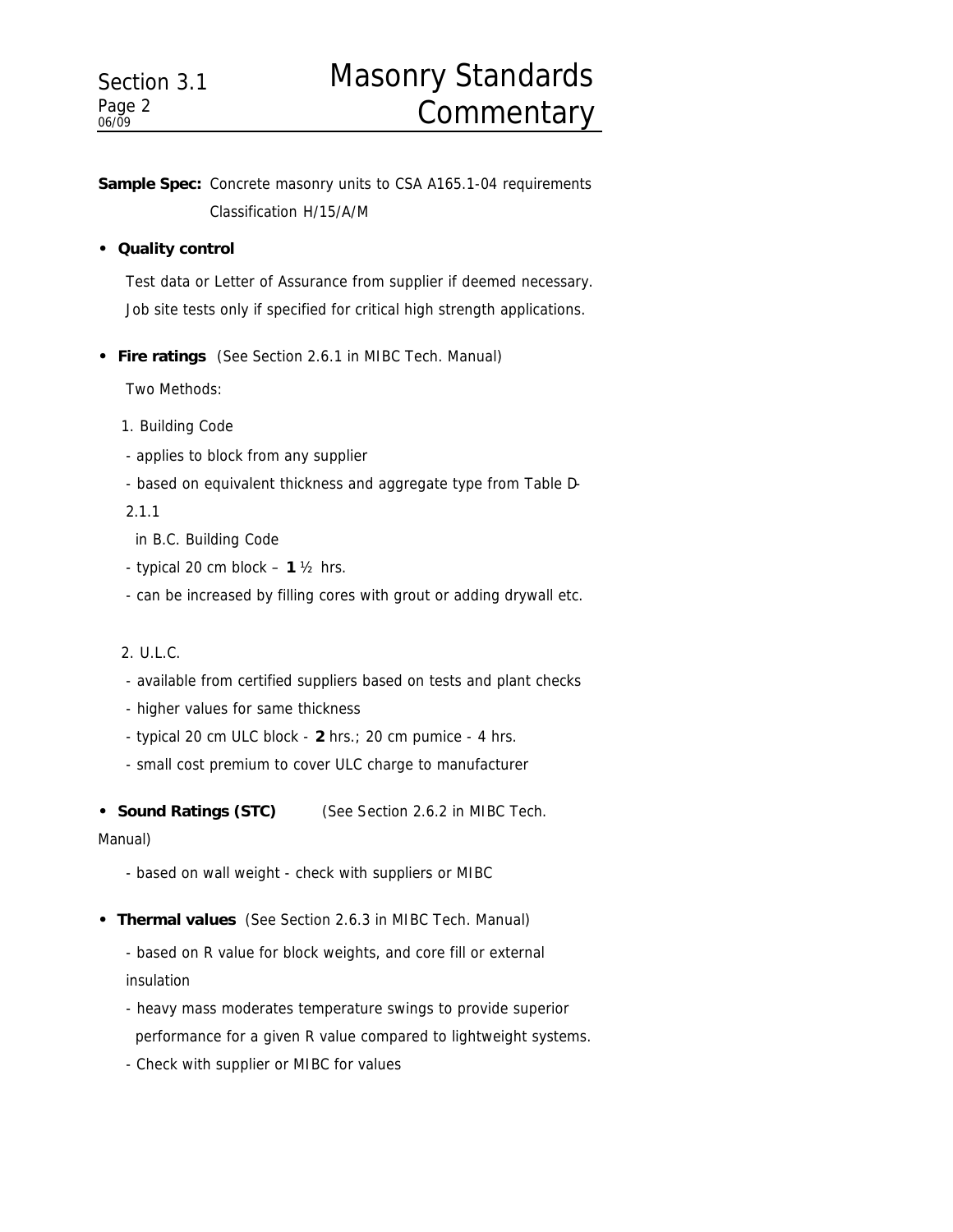or Thermal values

# *CLAY BRICK*- **CSA A82-06** (MIBC Tech. Man. Sec. 2.1)

Covers: Compressive Strength Absorption, Durability Dimensions and Tolerances Colour and Texture Sampling Defect Tolerances Not covered: Fire, Sound

### **• Typical spec**

Size, Colour, Texture, Manufacturer(s)

Type S – standard tolerances; tighter tolerances for project job lots.

Grade EG - "Exterior Grade" always required for our freeze/thaw climate.

Reclaimed brick can be damaged by freeze/thaw or may not meet current standards - confirm suitability before exterior use. New,

Grade EG brick are available in textures similar to reclaimed units.

Structural clay units also are covered by CSA A82-06.

**Sample Spec:** Clay Face Brick [and Structural Brick] to meet CSA A82-06 requirements. Grade EG, Type S

#### **• Quality control:**

Test data or Letter of Assurance from supplier if deemed necessary

**• Fire ratings:** (See Section 2.6.1 in MIBC Tech. Manual) From B.C. Code based on equivalent thickness.

Typical face brick - 1 hr.

**• Sound and thermal ratings:** (See Section 2.6.2 & 3 in MIBC Tech. Manual)

Check with supplier or MIBC

Cavity insulation preferred over stud space insulation due to elimination of thermal bridging and protection of membranes.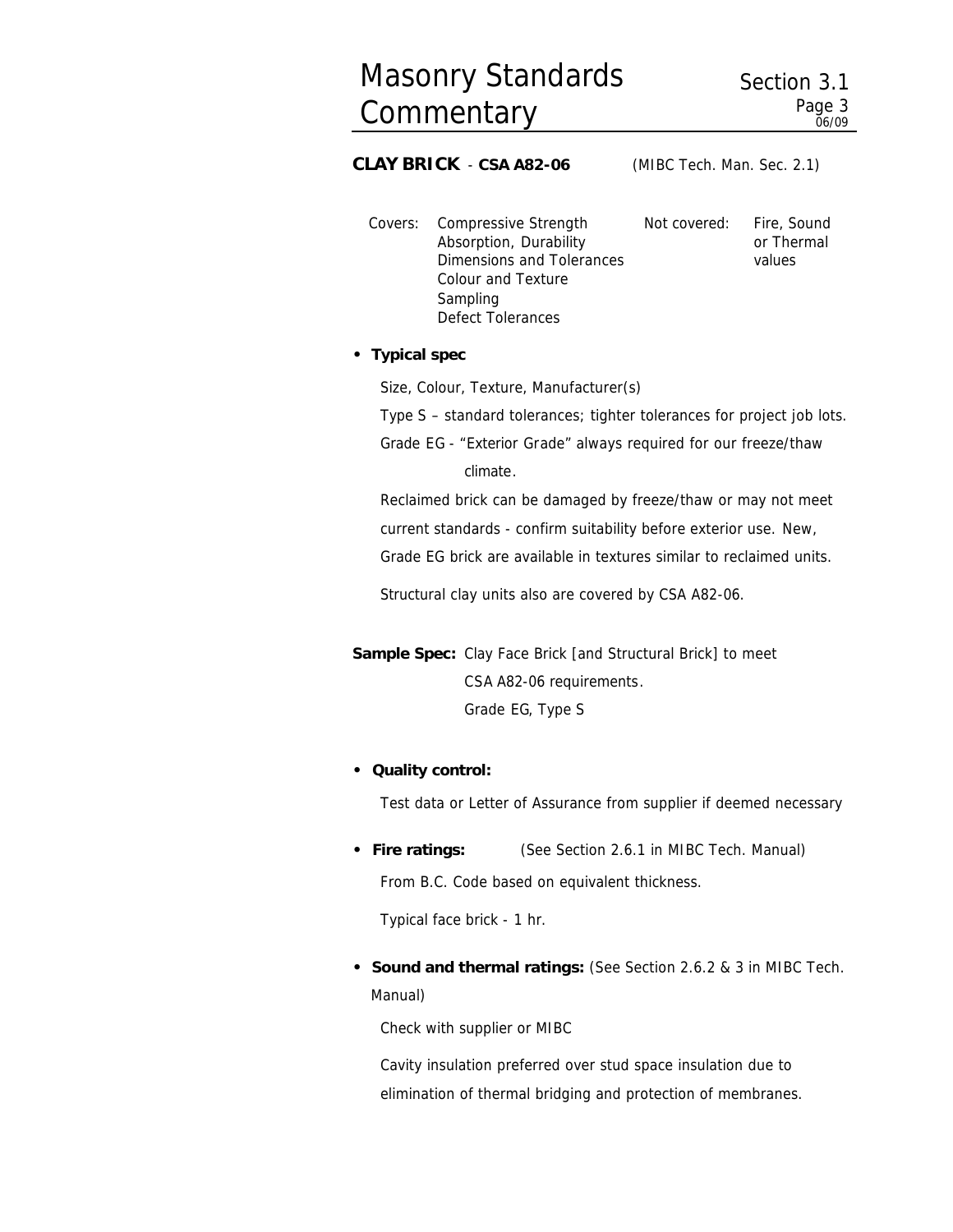# *MORTAR* - **CSA A179-04** (MIBC Tech. Man. Sec. 2.3.1)

Covers: Raw Materials Mortar Types - S & N Mixing Process Proportion or Property Specification

Not covered: Mortar for stonework Colour Installation

**• Typical spec**

Two distinct methods for strength:

1. PROPORTION METHOD

- typical for Site-mixed mortar

- applies unless Property Method is specified
- "RECIPE" for volumes of sand and cementitious materials from

CSA A 179 tables

- quality control by inspection of mix proportions at site - not by

cube

tests

#### 2. PROPERTY METHOD

- typical for Pre-mixed dry or wet mortar
- must be specifically specified
- cube tests to meet strengths in CSA A179 Table 5 (MPa @ 28

days)

|        | Job / Plant Mixed    | Lab Prepared |
|--------|----------------------|--------------|
|        | (laying consistency) |              |
| Type S | 8.5                  | 12.5         |
| Type N | 3.5                  | 5            |

- job and lab strengths are different due to different water contents.
- suppliers of pre-mixed mortar can provide current test results for

quality control.

**Sample Spec:** Mortar to: CSA A179-04 requirements Type S, mortar for structural masonry Type S, mortar for veneer masonry Proportion specification shall apply to field mixed mortar Property specification shall apply to mortar manufactured off-site.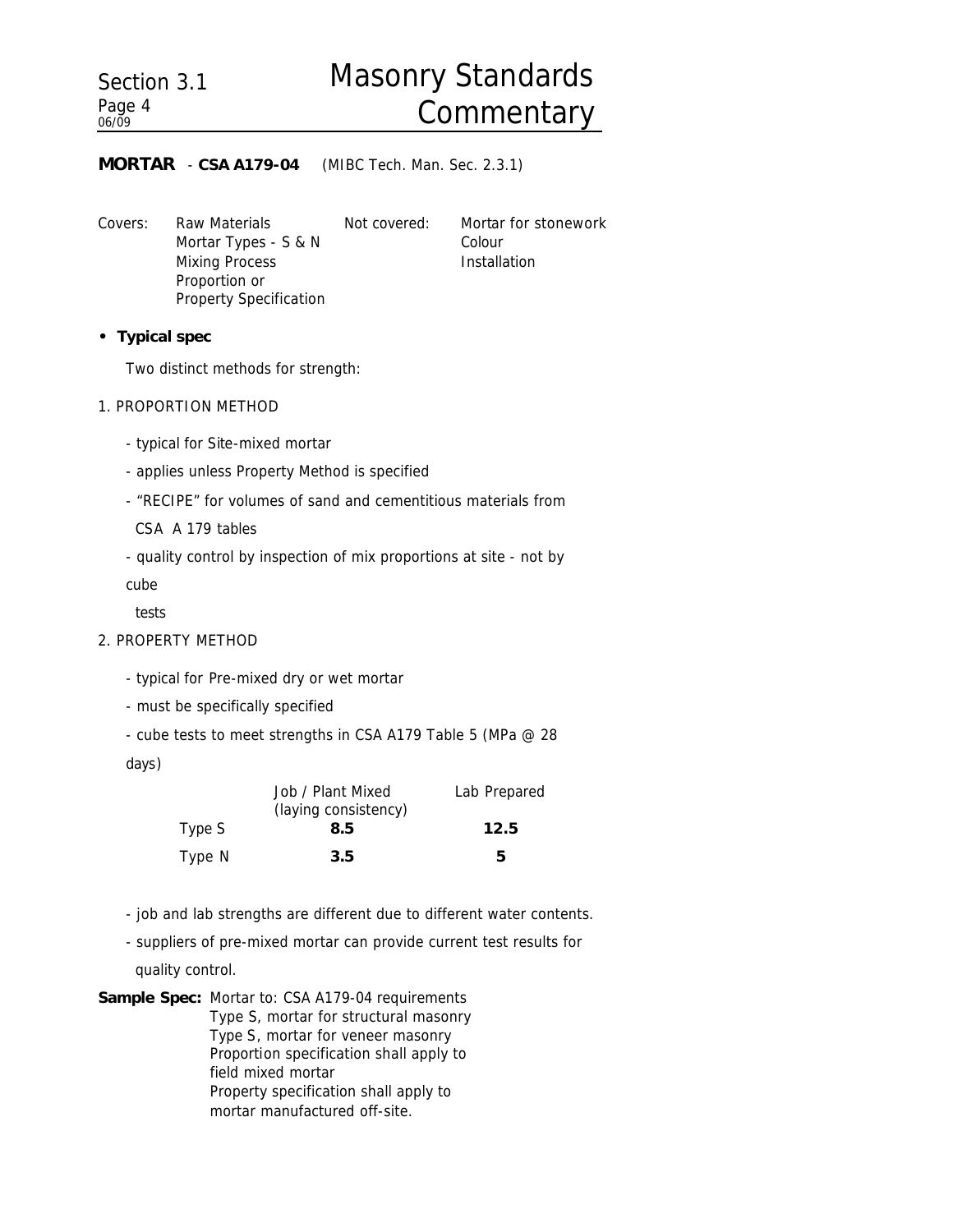#### **• Mortar type & composition**

- Mortar types are defined by their relative amounts of sand and cementitious materials.

- Bond is a key property of mortar, and is associated with good workability, adhesion, cohesion and water retention - all of which improve with a higher proportion of lime or mortar cement in the mix.

- Compressive strength is not the most important property for mortar, although reasonable strength is required for durability. A balance of strength and bond is, therefore, required for good mortar.

#### **Type 'S'**

Typically used for both structural and veneer block and brick. It provides moderately high strength with good bond. Provides simple jobsite mixing where both structural and veneer masonry units are being installed.

#### **Type 'N'**

Once used for veneer brick and block, but now usually replaced by Type S.

#### **Types 'O' and 'K'**

Mortars with high lime contents used for historical restoration. Cement/Lime mortars were historically recommended because their raw materials and resulting properties were well established. The Masonry Cements and Mortar Cements now commonly used are proprietary products, which replace separate cement and lime bags for site mixing. Current versions are now the most commonly used materials to meet Type S mortar strengths, without the addition of Type GU (10) cement. See manufacturers' data for further information.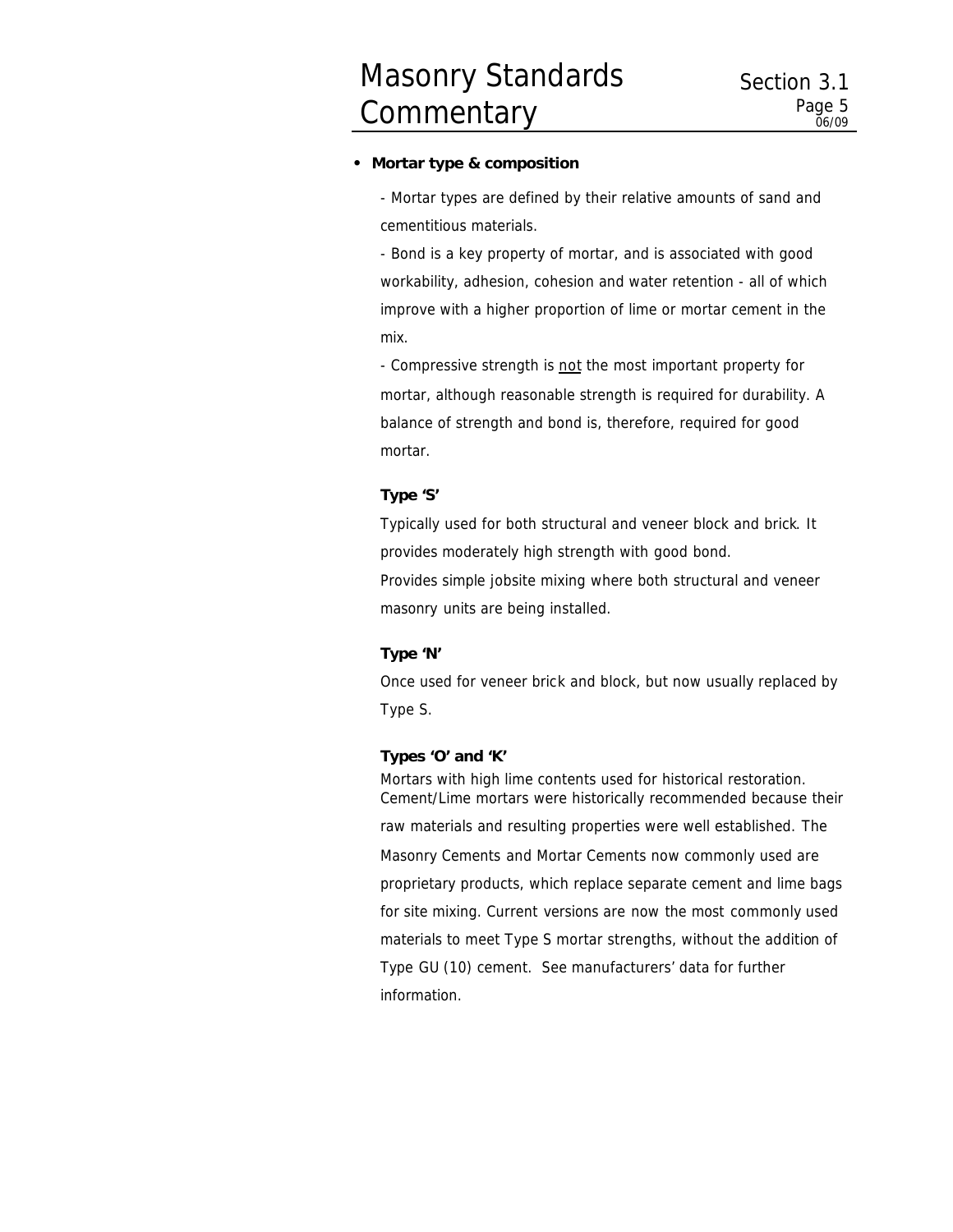# Masonry Standards **Commentary**

#### *GROUT (Block Fill)* - **CSA A179-04** (MIBC Tech. Man. Sec. 2.3.2)

Grout Type – coarse or fine Property or Proportion Spec Slump

Covers: Raw Materials Not covered: Installation (see A371-04)

#### **• Typical spec**

Most masonry grout (block fill) is "Coarse Grout", with a maximum aggregate size of 12 mm. "Fine Grout" would only be used in small core units such as reinforced brick. Grout is usually supplied and pumped from ready-mix trucks, with quality control data available from the supplier. Field test cylinders may also be taken.

Grout strength specification is an area of some confusion. Because grout must flow for substantial distances through small core openings, it must be placed at a very high slump of 200 to 250 mm. This extra water is then absorbed into the units to provide a concrete mix with a lower water content - and higher final strength. Grout tested using standard non-absorptive plastic or metal cylinders will still contain the extra water, and will therefore show lower apparent strength results.

The latest CSA A179 recognizes this situation by referencing a 12.5 MPa grout strength when cylinders are used. The actual strength in the wall will be much higher, and will exceed the 15 MPa strength of typical concrete blocks. This grout strength is compatible with the  $f'_m$  design strengths contained in S304.1 for Masonry design. Many existing structural notes and specs call for 20 or 25 MPa grout - and do not recognize the non-absorptive cylinders situation. A 25 MPa high slump grout designed for cylinder testing may actually be 40 MPa in the wall. However, a 20 MPa grout may be preferred for pumping reasons in any case. If Structural Notes do not recognize the 12.5 MPa strength minimum, then a project cylinder test result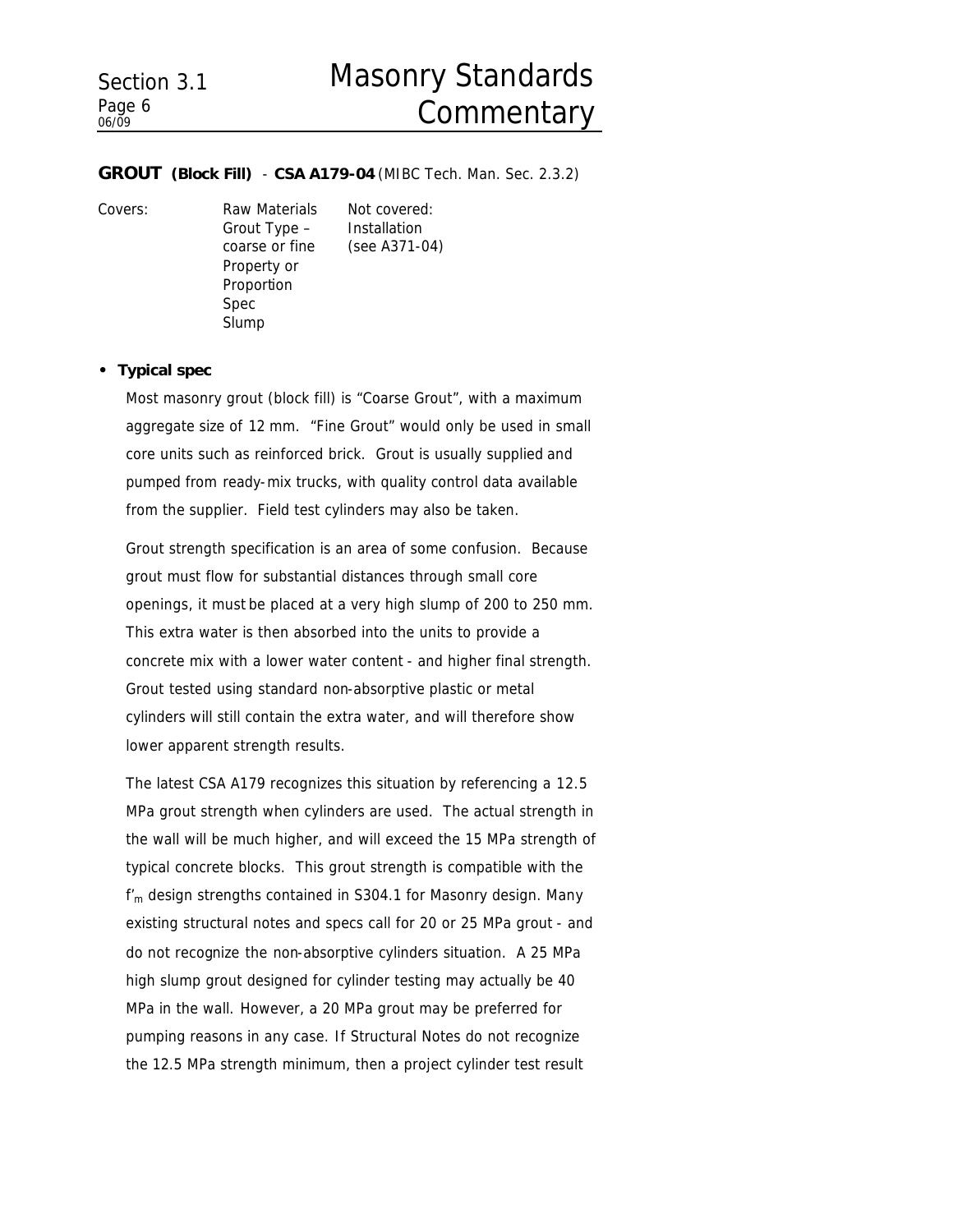below a 20 or 25 MPa specified strength should not treated as a cause for concern.

**Sample Spec:** Grout to CSA A179-04 requirements Minimum compressive strength 12.5 MPa at 28 days by cylinder test under the property specification Maximum aggregate size 12 mm diameter Grout slump 200 to 250 mm

\_\_\_\_\_\_\_\_\_\_\_\_\_\_\_\_\_\_\_\_\_\_\_\_\_\_\_\_\_\_\_\_\_\_\_\_\_\_\_\_\_\_\_\_\_\_\_\_\_\_\_\_\_\_\_\_\_

# *MASONRY CONNECTORS* - **CSA A370-04**

(MIBC Tech. Man. Sec. 2.5)

Covers: Brick Ties Anchors Fasteners Repair Connectors Corrosion Protection

# **• Corrosion Protection**

The 1994 edition introduced a requirement for stainless steel ties for walls over 11 m for high wind-driven rain areas such as coastal B.C. The 2004 edition has increased the threshold to 13 m, to recognize typical 4-storey low-rise buildings in B.C. Hot-dipped galvanized ties are the minimum requirement for lower walls, and for all walls in drier climates such as the B.C. interior. Climatic locations are defined in terms of an Annual Driving Rain Index (aDRI) in the standard.

| CSA A370-04 REOUIREMENTS |                        |                                               |  |  |
|--------------------------|------------------------|-----------------------------------------------|--|--|
|                          | Coastal B.C.           | Interior B.C.                                 |  |  |
| $\leq$ 13m               |                        | Hot Dipped Galvanized   Hot Dipped Galvanized |  |  |
| >13m                     | <b>Stainless Steel</b> | Hot Dipped Galvanized                         |  |  |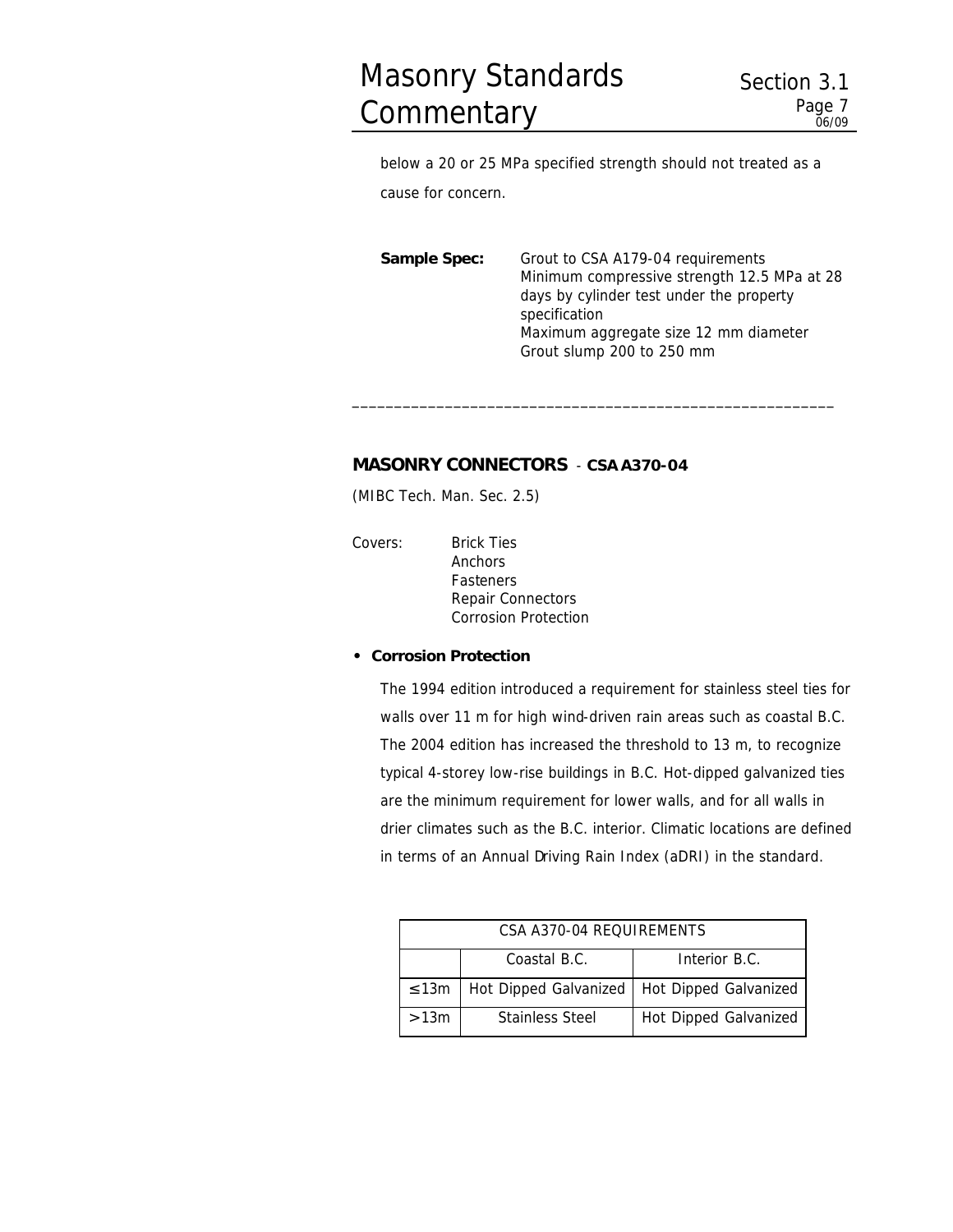#### **BRICK TIES**

- Wide range of two-piece adjustable types are available

- Must meet strict strength, free-play and deflection requirements - Type and spacing determined by designer calculations based on manufacturer's tie test data, not from the standard. The tie designer may be specified to be retained by the contractor. Structural tie design is based on the B.C. Building Code requirements for wind and seismic affects on building elements and components.

# **- Maximum spacing 600 mm vertically by 820 mm horizontally**

**-** Tie spacing may be greater for stiff back-up systems such as concrete block, compared to flexible systems such as wood or metal studs.

**- Ties now may be staggered, must be a top tie at every stud line.**

- Typically two piece ties for adjustability and ease of installation.

- Fasteners (Screws) - as per specifications for type of tie used.

# **"PRESCRIPTIVE" TIES**

Old style strip and Z ties are no longer commonly used for commercial work due to their limited strength, cavity width and adjustability. Under Clause 10.2.2, their maximum prescriptive spacings in CSA A370 do not apply in higher seismic zones (seismic hazard index  $= 0.35$ , or high wind areas (q = 0.55 kN/m<sup>2</sup>), and would have to be reduced by design analysis.

|                | <b>Sample Spec:</b> Masonry connectors to CSA A370-04 requirements |                                                |  |
|----------------|--------------------------------------------------------------------|------------------------------------------------|--|
|                |                                                                    | Veneer ties shall be [hot dipped galvanized]   |  |
|                |                                                                    | [stainless steel]                              |  |
|                | Veneer tie spacing shall be $[$ ] by $[$ ]                         |                                                |  |
|                | Acceptable veneer ties(s) [ ] manufactured by [ ]                  |                                                |  |
|                |                                                                    | Acceptable fastener(s) [ ] manufactured by [ ] |  |
| 0 <sub>R</sub> |                                                                    |                                                |  |

Veneer tie type and spacing shall be provided from an engineer retained by the masonry contractor.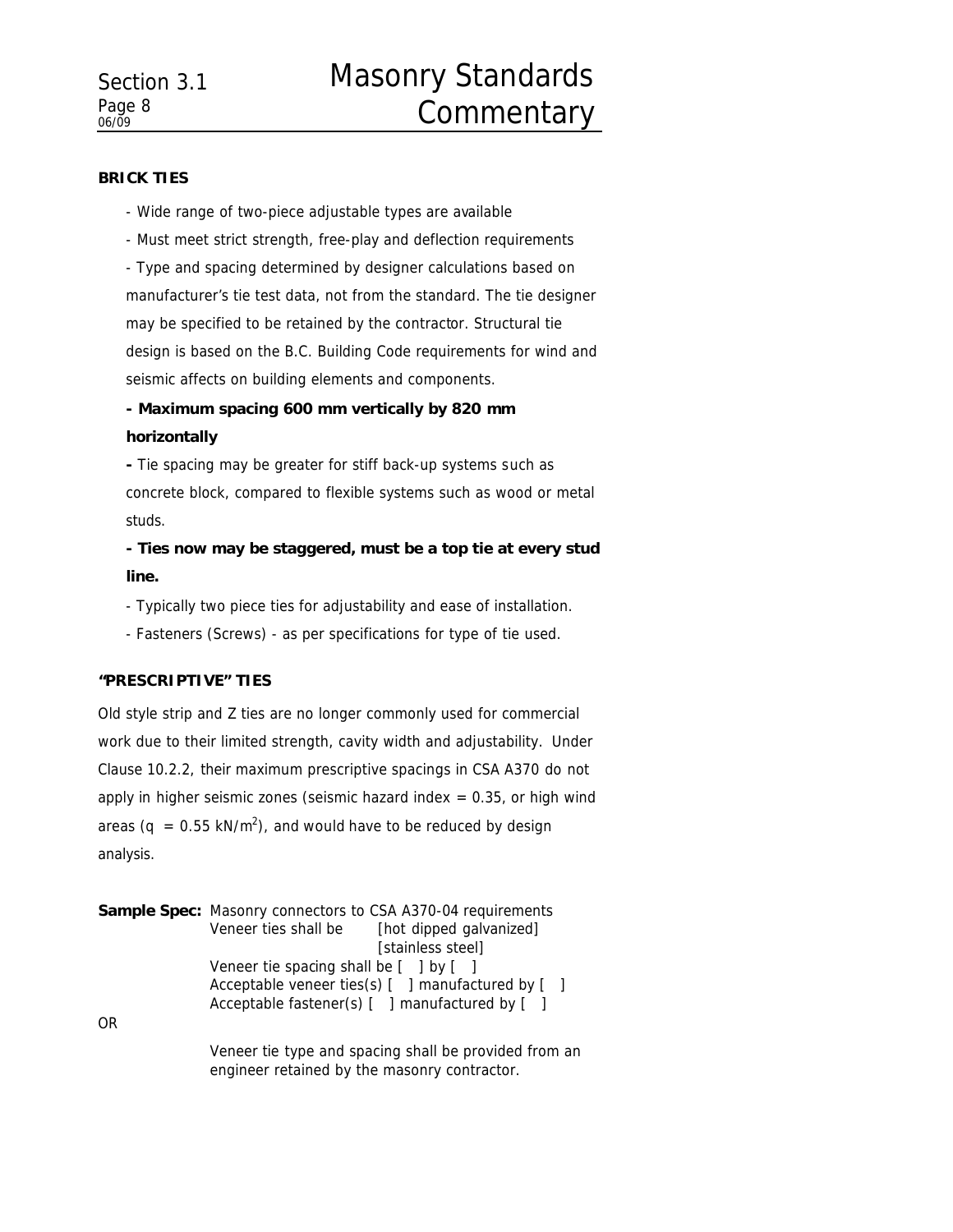# *CONSTRUCTION* **- CSA A371-04**

Covers: Construction installation practices & tolerances Reinforcement & Grouting Movement Joints & Flashing Cold and Hot Weather Ties & Building Envelope Not covered: Masonry Design Tie Design Mortar & Grout Masonry units

#### **• Quality control**

By contractor supervision, and inspection by designer

#### **• Key items**

- CSA A371 applies to larger buildings – may differ from the NBC Part 9 for housing.

#### - MORTAR JOINTS

 $\pm$  3 mm tolerance, starting course bed joint max. 20mm

#### - ALIGNMENT TOLERANCES

- now defined as tolerance "envelope". If back-up is out of position to meet tolerances, mason should notify general and designer.

#### - JOINT REINFORCEMENT – Structural Masonry

- maximum spacing 600 mm in running bond and 400 mm in stack bond. Typically specified at 400 mm for running bond in higher seismic zones.

#### - BRICK TIES

- place wire component in centre of veneer wythe( $\pm$  13) mm at specified spacing.

### - THIN VENEERS (SLICES)

- now limited to 3 m height with regular masonry mortar.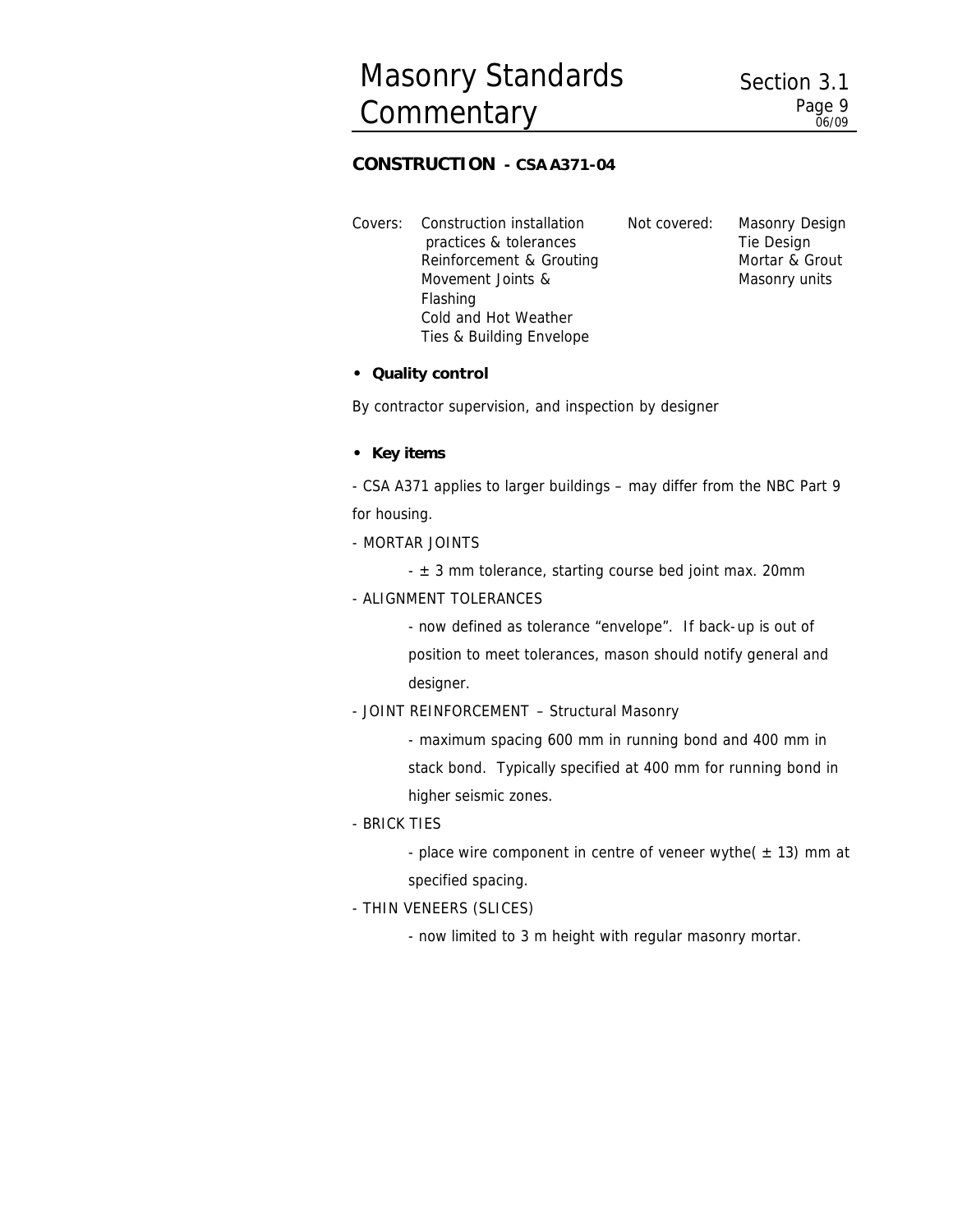#### - MOVEMENT JOINTS

- locations as per drawings - if not shown mason should ask

designer (see MIBC Tech. Man. Sec. 2.4.2)

- joints in brick should be clear of mortar, particularly for joints below shelf angles.

- less difference between concrete and clay movements than previously thought.

#### - SUPPORT OF MASONRY BY WOOD

- now allowed if specifically designed – design for durability.

- GLASS BLOCK
	- non-loadbearing, mortar type and joints, reinforcement and
	- anchoring (also see manufacturers' literature)

#### - VENEER WALLS

- airspace to be "reasonably clear of mortar fins and droppings."
- beveling back of mortar bed helpful
- airspace minimum 25 mm accommodate building tolerances -

up to  $\pm$  13 mm

- notify designer if tolerances can't be met due to field
- conditions.

#### - FLASHINGS

- type and location as specified and shown
- peel and stick types provide good lap seals and corner details
- turn-up at ends to form end dams

- notify designer if drawings do not show flashing where "good practice" would suggest

- metal cap flashing at tops of walls should slope back to roof to prevent dirt run-down on wall face, and extend 75 mm down over masonry units

#### - COLD AND HOT WEATHER

- treatment of mortar materials and wall protection covered for various temperature ranges (seldom a concern for B.C. coastal areas).